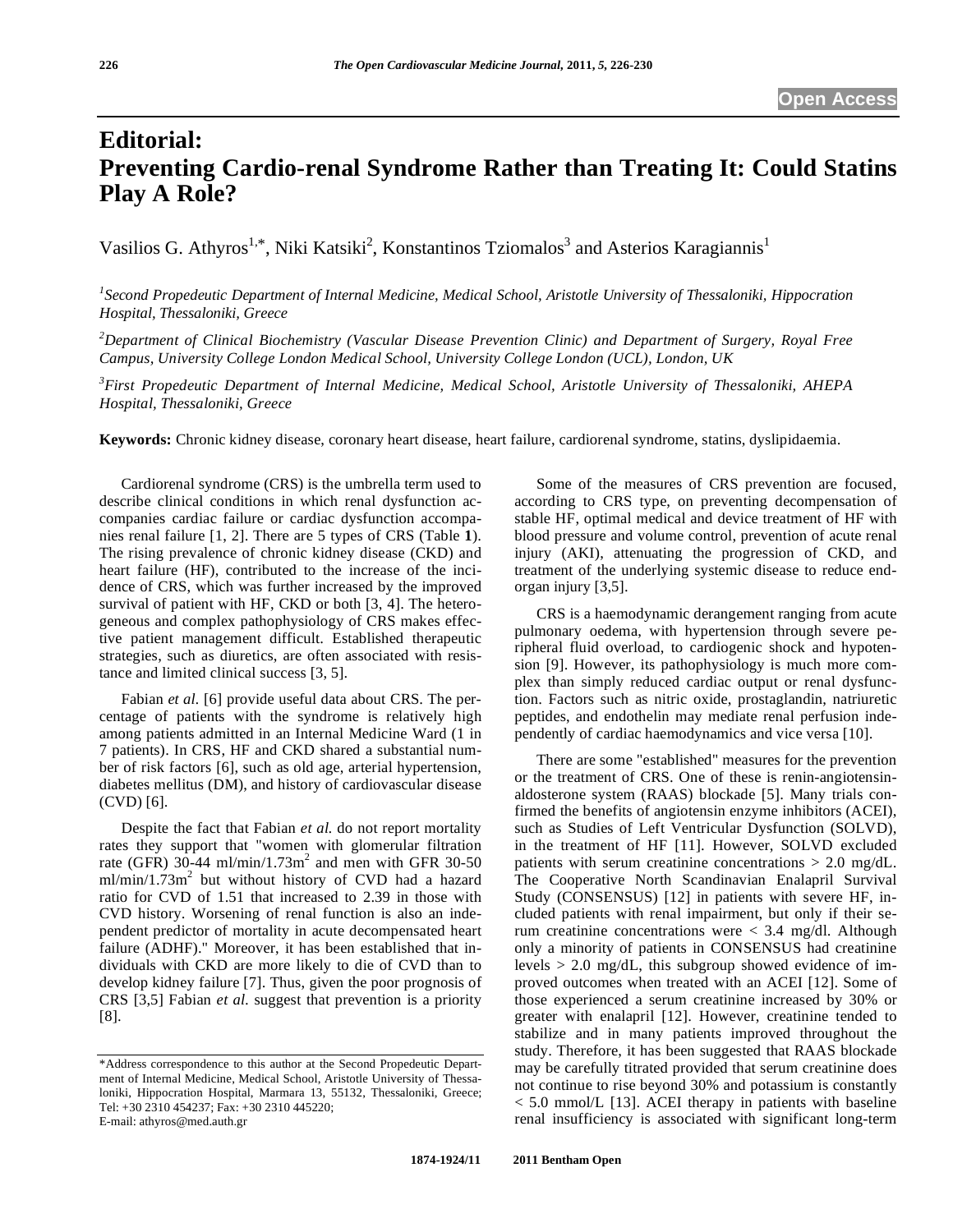| Table 1. |  | <b>Types of Cardiorenal Syndrome</b> |
|----------|--|--------------------------------------|
|----------|--|--------------------------------------|

| <b>Type of Cardiorenal Syndrome</b>    | <b>Definition</b>                                                                               | <b>Primary Event</b>                                                                                                              |
|----------------------------------------|-------------------------------------------------------------------------------------------------|-----------------------------------------------------------------------------------------------------------------------------------|
| Acute cardio-renal (type 1) (20–25%)   | Acute worsening of heart function (AHF–ACS)<br>leading to kidney injury and/or dysfunction      | Acute heart failure (AHF) or acute coronary<br>syndrome (ACS) or cardiogenic shock                                                |
| Chronic cardio-renal (type 2) (30–45%) | Chronic abnormalities in heart<br>function (CHF-CHD) leading to<br>kidney injury or dysfunction | Chronic heart disease (systolic and/or<br>diastolic dysfunction, chronic<br>abnormalities in cardiac function,<br>cardiomyopathy) |
| Acute reno-cardiac (type 3) (30-35%)   | Acute worsening of kidney function leading to<br>heart injury and/or dysfunction                | Acute kidney injuring (AKI)                                                                                                       |
| Chronic reno-cardiac (type 4) (45–50%) | Chronic kidney disease (CKD) leading to heart<br>injury, disease and/or dysfunction             | <b>CKD</b>                                                                                                                        |
| Secondary cardio-renal (type 5)        | Systemic condition causing cardiac and renal dys-<br>function                                   | Systemic disease (septic shock, diabetes, MetS,<br>NAFLD, amyloidosis, vasculitis etc.)                                           |

AHF = Acute heart failure, ACS = acute coronary syndrome, AKI = acute kidney injury, CKD = chronic kidney disease, MetS = Metabolic syndrome, NAFLD = non alcoholic fatty liver disease.

benefits [14], and unless contraindicated, should be routinely used [5]. Most patients who are already on an ACEI and develop renal insufficiency during hospitalization for HF decompensation should not have their ACEI stopped. In general, ACEI use is not associated with worsening renal function in these patients [15]. However, clinical judgment should be used in patients with cardiogenic shock or acute renal failure [14].

 Blockade of the sympathetic system with beta-blockers is another important strategy for patients with congestive HF or CHD [13]. In general, these drugs should not adversely affect kidney function. Certain beta-blockers may be relatively contraindicated in CKD because of metabolism by the kidney, such as atenolol, nadolol or sotalol [16]. Carvedilol has been demonstrated to have favourable effects on kidney function in some CRS patients, and may have a benefit over older beta-blockers [17].

 Both congestive HF and CKD are associated with anaemia, the latter of which is commonly treated with erythropoiesis-stimulating agents [18], and there is interest in using erythropoiesis-stimulating agents in HF patients [19]. However, other studies did not find significant improvement in a variety of important clinical parameters [20]. Moreover, the Trial to Reduce Cardiovascular Events with Aranesp Therapy (TREAT) [21] reported that patients with a poor response to darbepoetin alfa, compared with those with a better response, had higher rates of the composite CVD end point [adjusted hazard ratio (HR), 1.31; 95% confidence interval [CI], 1.09 to 1.59) or death (adjusted HR, 1.41; 95% CI, 1.12 to 1.78), as doses were increased to attain target haemoglobin levels. These findings raise concern about current strategies for treating anaemia in patients with CKD [21].

 However, it seems that there is a treatment that potentially improves both cardiac and renal function and practically remains unused in the effort to prevent CRS: effective statin treatment with a specific compound at specific doses [22].

 It was shown in a *post hoc* analysis of the Treating to New Targets (TNT) study  $(n = 10,001)$  that 80 mg/day of atorvastatin compared with the 10 mg/day dose, in patients with stable coronary heart disease (CHD) significantly reduces hospitalizations for HF [23]. However, this benefit was mainly shaped by CHD patients with a history of HF (7.8% of study population) [23]. In this subgroup the incidence of hospitalizations was substantially less in the 80 mg/day group than those with a 10 mg/day group [17.3 vs 10.6% in the 10- and 80-mg arms, respectively (HR 0.59; 95% CI 0.4 to 0.88; P=0.009)] [23]. Similar were the results of the GREek Atorvastatin and Coronary-heart-disease Evaluation (GREACE) study [24] that we reported 5 years earlier than TNT. A *post hoc* analysis of the Scandinavian Simvastatin Survival Study (4S) in 1997 [25] showed that mortality was 31.9% in the placebo group and 25.5% in the simvastatin group among patients who developed HF. These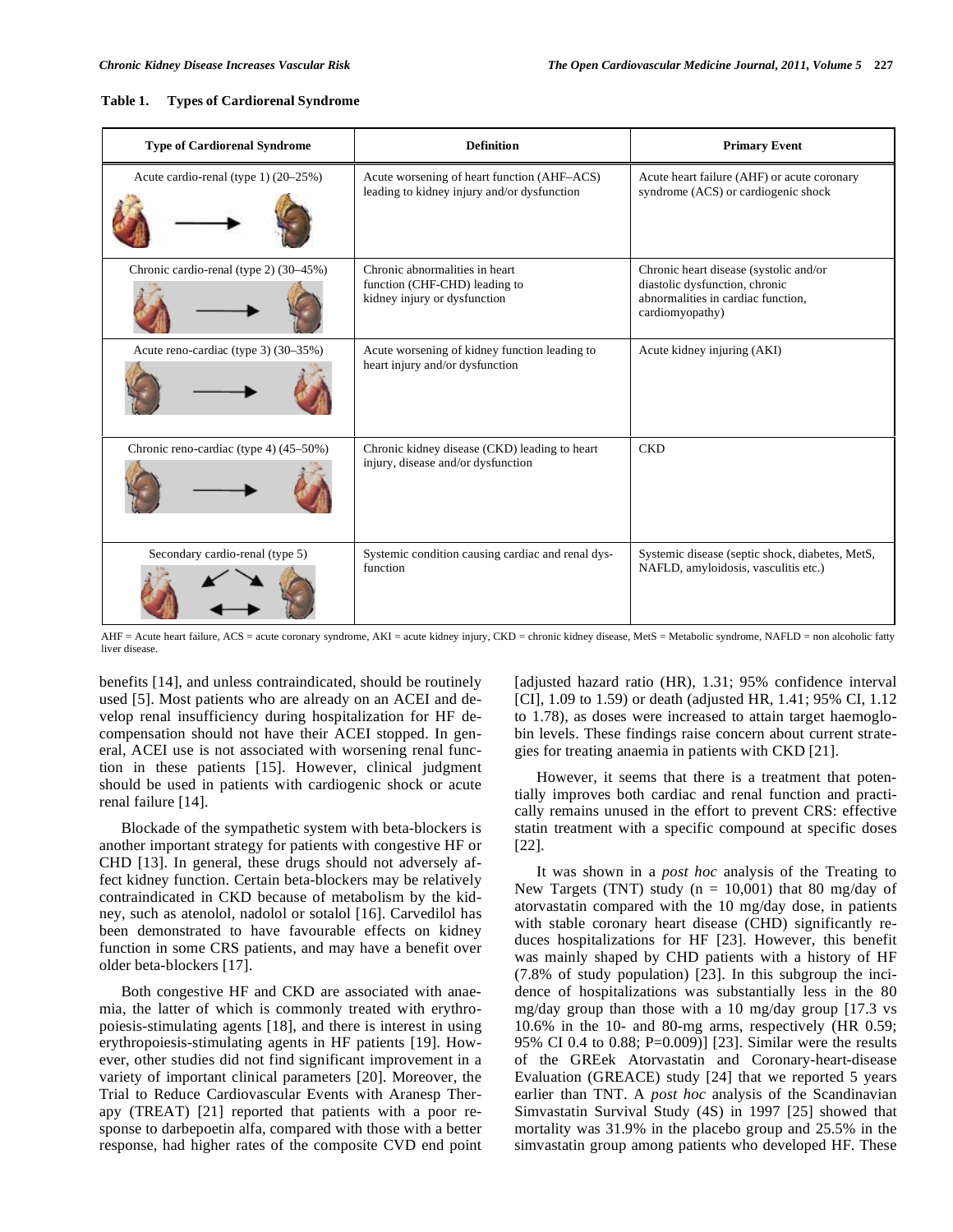were substantially higher than the mortality rates of non-HF patients (9.2 and 6.6%, respectively), however, the reduction in mortality and hospitalizations were comparable among HF and non-HF patients [25]. Still, this is the heart end of the CRS. The issue is to cover both the heart and kidney.

 Early CKD (up to stage 3; the stages of CKD are reported in Table **2**) could be slowed down [26] or even reversed by statins which on the other hand substantially reduce CVD events [22, 27-30]. Uncontrolled dyslipidaemia induces a renal function impairment that ranges from 1 to 12  $m/min/1.73m<sup>2</sup>$  per year, particularly in the presence of diabetes (DM) or arterial hypertension [27,29]. A large study with 40 mg/day of simvastatin (the Heart Protection Study, n=20,000) [31] and a joint analysis of pravastatin trials [32] showed that these statins reduce the rate of the (expected with age and CVD risk factors) kidney function decline in patients with or at risk of CVD. In the GREACE study, we showed for the first time that atorvastatin treatment significantly increases eGFR. In contrast, eGFR was reduced in untreated patients with CHD with or without metabolic syndrome (MetS) or DM [33-35]. This improvement of renal function was clinically relevant and associated with substantially reduced CVD events [33]. With every 5% in eGFR increase there was a reduction of 16% in clinical vascular events, after multiple regression analysis adjusting for major covariates [33]. Thus, with a 10% increase of eGFR in stage 2 and 3 CKD patients in GREACE we recorded a 32% further (independent of LDL-C) reduction in clinical events [33]. A substantial benefit of atorvastatin treatment was also seen in the large TNT trial ( $n = 10,001$  patients with stable CHD) [36,37]. In stage 3 CKD TNT patients, the increase in eGFR was significantly greater with atorvastatin 80 mg/day than with 10 mg/day (9.9 vs 6.6%, respectively;  $p < 0.005$ ) [36]. In patients with stage 3 CKD ( $n = 3,107$ ) the HR for CVD events was  $31.9\%$  higher than those without CKD (n = 6,549), regardless of atorvastatin dose [36]. Nevertheless, compared with atorvastatin 10 mg/day, the 80 mg/day dose reduced the relative risk of major CVD events significantly more in those with CKD (by 32 vs 15% in those with normal renal function) [37] This reduction shaped the overall TNT outcome and was identical with the one we recorded in GREACE [33]. In the Collaborative Atorvastatin Diabetes Study (CARDS) [38], a randomized placebo-controlled trial that included 2,838 patients with type 2 DM and free of CVD at baseline, 34% of the patients had stage 3 CKD (eGFR of 30-59 ml/min/ $1.73$ m<sup>2</sup>-Table 2). In these patients atorvastatin 10 mg/day was associated with a moderate improvement in the annual change in eGFR ( $p = 0.01$ ). This was accompanied by a substantial reduction in major CVD events (total mortality plus non-fatal myocardial infarction: - 42%) and stroke (-61%) [38], compared with placebo.

 In GREACE, TNT and CARDS, the control of other CVD risk factors (except dyslipidaemia) was similar in the atorvastatin and placebo (or usual care for GREACE) groups; therefore the improvement in renal function and the clinical benefit in terms of CVD event reduction is attributed to atorvastatin use. This stage 3 CKD patient group is a substantial part of secondary prevention patients (32 to 34% in all 3 of the studies above) and benefited most from lipidlowering in all 3 studies. In the above studies in patients effectively treated with statins there were less acute coronary events (less ground for type 1 CRS), less cases with congestive HF (less ground for type 2 CRS) and fewer cases with CKD, because statin treatment halted the evolution of kidney impairment or even reversed it. Thus, there was less ground for type 4 CRS and if CKD is the perfect substrate for acute kidney impairment after haemodynamic derangement, less ground for type 3 CRS. Even type 5 CRS could be prevented, at least in part, with statin treatment. There is a positive impact of managing atherogenic dyslipidaemia on CVD outcome across all stages of diabetic nephropathy [29], MetS [39], non alcoholic fatty liver disease (NAFLD) [40], or systemic autoimmune diseases (SAD) [41]. CVD is the leading cause of morbidity and mortality in patients with SADs [42]. Patients with systemic lupus erythematosus (SLE) are 5-6 times more likely to have a significant coronary event than the general population [43]. Rheumatoid arthritis (RA) is also associated with an increased CVD risk resulting in early mortality and excess morbidity [42-44]. However these diseases also affect renal function [45]. Both CVD and CKD might be effectively managed, to some extent, by statins [42] Both CVD and CKD in the above diseases are related to low grade inflammation, endothelial dysfunction-low NO levels, oxidative stress, instability of atherosclerotic plaques and a pro-coagulant state related to atherosclerosis [41,46]. There is evidence that these factors could be controlled by the pleiotropic (cholesterol-lowering-independent) effects of statins [46]. These effects are enhanced by even a small increase in high density lipoprotein cholesterol levels [47], and are evident even in patients with mild renal impairment [48].

 All the above suggest that the use of ACEI and statins might be an effective regimen to prevent a substantial num-

|         | <b>Description</b>                         | <b>GFR</b><br>ml/min/1.73m <sup>2</sup> |
|---------|--------------------------------------------|-----------------------------------------|
| Stage 1 | Kidney damage with normal or increased GFR | $\geq 90$                               |
| Stage 2 | Kidney damage with mildly decreased GFR    | 60-89                                   |
| Stage 3 | Moderately decreased GFR                   | $30-59$                                 |
| Stage 4 | Severely decreased GFR                     | $15-29$                                 |
| Stage 5 | Kidney failure                             | $<$ 15 or dialysis                      |

#### **Table 2. Stages of Chronic Kidney Disease**

GFR = glomerular filtration rate.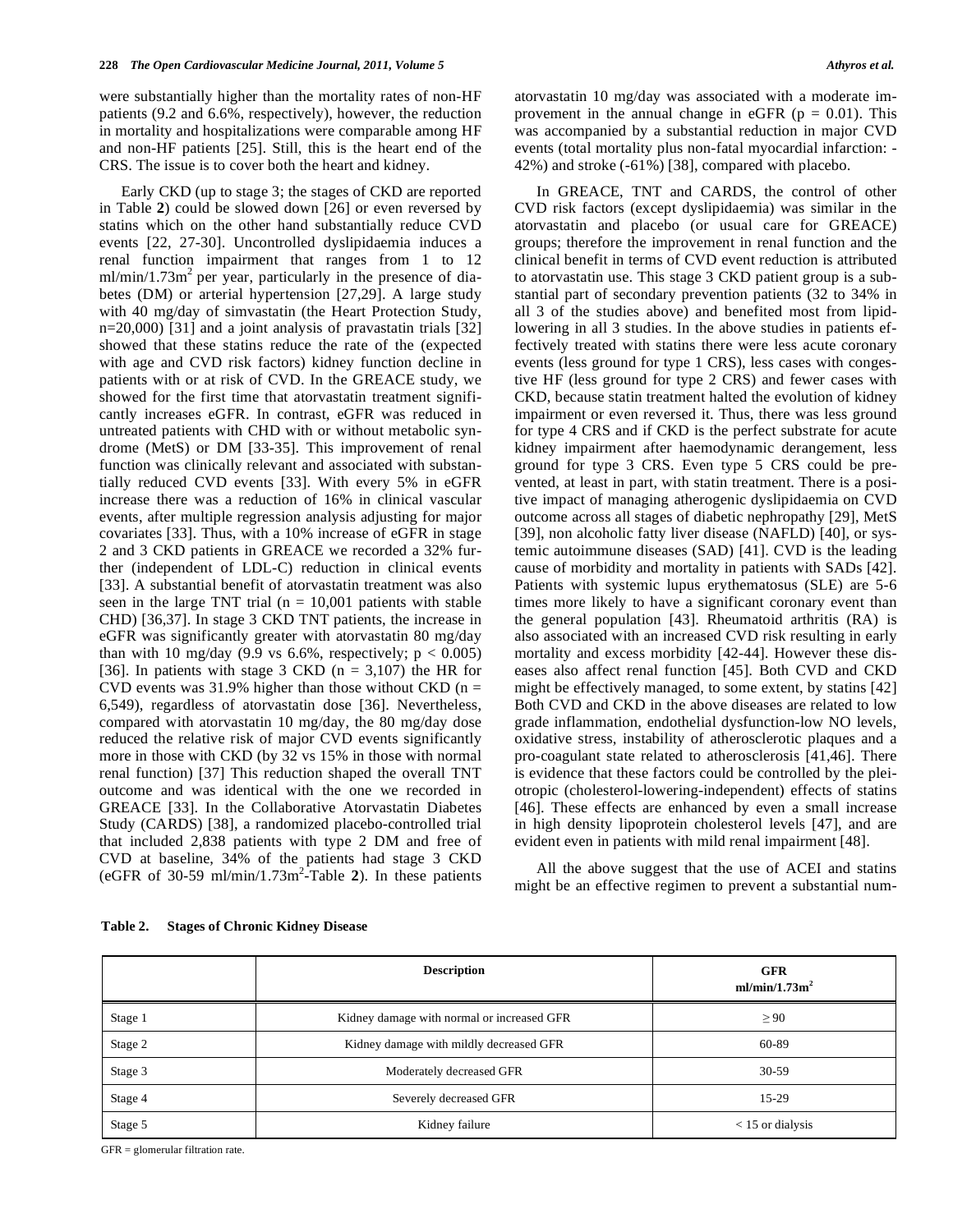ber of CRS cases in high risk patients and improve survival and quality of life in these people. There are data suggesting that combined use of a statin plus an ACEI improves clinical outcome more than a statin alone and considerably more than an ACEI alone [30]. After all**,** recent guidelines suggest that CKD is a high CVD risk situation [49,50]. This requires aggressive statin treatment.

## **DISCLOSURE**

 This editorial was written independently; no company or institution supported it financially. No professional writer was involved. The authors have given talks, attended conferences and participated in trials and advisory boards sponsored by various pharmaceutical companies.

#### **CONFLICT OF INTEREST**

There is no conflict of interest.

#### **ACKNOWLEDGEMENT**

None declared.

### **REFERENCES**

- [1] Ronco C, McCullough P, Anker SD, *et al*. Acute Dialysis Quality Initiative (ADQI) consensus group. Cardio-renal syndromes: report from the consensus conference of the acute dialysis quality initiative. Eur Heart J 2010; 31: 703-11.
- [2] Shah BN, Greaves K. The cardiorenal syndrome: a review. Int J Nephrol 2010; 2011: 920195.
- [3] Koniari K, Nikolaou M, Paraskevaidis I, Parissis J. Therapeutic options for the management of the cardiorenal syndrome. Int J Nephrol 2010; 2011: 194910.
- [4] Parikh CR, Coca SG, Wang Y, Masoudi FA, Krumholz HM. Longterm prognosis of acute kidney injury after acute myocardial infarction. Arch Intern Med 2008; 168: 987-95.
- [5] Geisberg C, Butler J. Addressing the challenges of cardiorenal syndrome. Cleve Clin J Med 2006; 73: 485-91.
- [6] Fabbian F, Pala M, De Giorgi A, *et al*. Clinical features of cardio-renal syndrome in a cohort of consecutive patients admitted to an internal medicine ward. Open Cardiovasc Med J 2011, (in press).
- [7] Shulman NB, Ford CE, Hall WD, *et al*. Prognostic value of serum creatinine and effect of treatment of hypertension on renal function: results from the hypertension detection and follow-up program. The Hypertension Detection and Follow-up Program Cooperative Group. Hypertension 1989; 13(suppl 5): I80-I93.
- [8] McCullough PA, Haapio M, Mankad S, *et al*. Acute Dialysis Quality Initiative (ADQI) Consensus Group. Prevention of cardio-renal syndromes: workgroup statements from the 7th ADQI Consensus Conference. Nephrol Dial Transplant 2010; 25: 1777-84.
- [9] Hunt SA, Abraham WT, Chin MH, *et al*. 2009 focused update incorporated into the ACC/AHA 2005 guidelines for the diagnosis and management of heart failure in adults: A report of the American College of Cardiology Foundation/American Heart Association Task Force on Practice Guidelines: Developed in collaboration with the international society for Heart and Lung Transplantation. J Am Coll Cardiol 2009; 53(15): e1-e90.
- [10] Forman DE, Bulter J, Wang Y, *et al*. Incidence, predicators at admission and impact of worsening renal function among patients hospitalized with heart failure. J Am Coll Cardiol 2004;  $43.62 - 7$
- [11] The SOLVD Investigators. Effect of enalapril on survival in patients with reduced left ventricular ejection fractions and congestive heart failure. N Engl J Med 1992; 325: 293-302.
- [12] Ljungman S, Kjekshus J, Swedberg K. Renal function in severe congestive heart failure during treatment with enalapril (the Cooperative North Scandinavian Enalapril Survival Study [CONSENSUS] Trial). Am J Cardiol 1992; 70: 479-87.
- [13] House AA, Haapio M, Lassus J, Bellomo R, Ronco C. Pharmacological management of cardiorenal syndromes. Int J Nephrol 2011; 2011: 630809.

#### *Chronic Kidney Disease Increases Vascular Risk The Open Cardiovascular Medicine Journal, 2011, Volume 5* **229**

- [14] Hou FF, Zhang X, Zhang GH, *et al*. Efficacy and safety of benazepril for advanced chronic renal insuficiency. N Engl J Med 2006; 354: 131-40.
- [15] Butler J, Forman DE, Abraham WT, *et al*. Relationship between heart failure treatment and development of worsening renal function among hospitalized patients. Am Heart J 2004; 147: 331-8.
- [16] Yorgun H, Deniz A, Aytemir K. Cardiogenic shock secondary to combination of diltiazem and sotalol. Intern Med J 2008; 38: 221-2.
- [17] Bakris GL, Hart P, Ritz E. Beta blockers in the management of chronic kidney disease. Kidney Int 2006; 70: 1905-13.
- [18] McCullough PA, Lepor NE. The deadly triangle of anemia, renal insufficiency, and cardiovascular disease: implications for prognosis and treatment. Rev Cardiovasc Med 2005; 6: 1-10.
- [19] Pagourelias ED, Koumaras C, Kakafika AI, *et al*. Cardiorenal anemia syndrome: do erythropoietin and iron therapy have a place in the treatment of heart failure? Angiology 2009; 60: 74-81.
- [20] McCullough PA, Wolyn R, Rocher LL, Levin RN, O'Neill WW. Acute renal failure after coronary intervention: incidence, risk factors, and relationship to mortality. Am J Med 1997; 103: 368-75.
- [21] Solomon SD, Uno H, Lewis EF, *et al*. Trial to Reduce Cardiovascular Events with Aranesp Therapy (TREAT) Investigators. Erythropoietic response and outcomes in kidney disease and type 2 diabetes. N Engl J Med 2010; 363: 1146-55.
- [22] Athyros VG, Karagiannis A, Kakafika A, Elisaf M, Mikhailidis DP. Statins and renal function. Is the compound and dose making a difference? Nephrol Dial Transplant 2007; 22: 963-4.
- [23] Khush KK, Waters DD, Bittner V, *et al*. Effect of high-dose atorvastatin on hospitalizations for heart failure: subgroup analysis of the Treating to New Targets (TNT) study. Circulation 2007; 115: 576-83.
- [24] Athyros VG, Karagiannis A, Mikhailidis DP. Statins and heart failure. J Am Coll Cardiol 2010; 55: 1644-5.
- [25] Kjekshus J, Pedersen TR, Olsson AG, Faergeman O, Pyörälä K. The effects of simvastatin on the incidence of heart failure in patients with coronary heart disease. J Card Fail 1997; 3: 249-54.
- [26] Sandhu S, Wiebe N, Fried LF, Tonelli M. Statins for improving renal outcomes: a meta-analysis. J Am Soc Nephrol 2006; 17: 2006-16.
- [27] Kalaitzidis RG, Elisaf MS. The role of statins in chronic kidney disease. Am J Nephrol 2011; 34: 195-202.
- [28] Fellström B, Holdaas H, Jardine AG, *et al*. AURORA Study Group. Cardiovascular disease in patients with renal disease: the role of statins. Curr Med Res Opin 2009; 25: 271-85.
- [29] Athyros VG, Mitsiou EK, Tziomalos K, Karagiannis A, Mikhailidis DP. Impact of managing atherogenic dyslipidemia on cardiovascular outcome across different stages of diabetic nephropathy. Expert Opin Pharmacother 2010; 11: 723-30.
- [30] Athyros VG, Mikhailidis DP, Papageorgiou AA, *et al*. GREACE Study Collaborative Group. Effect of statins and ACE inhibitors alone and in combination on clinical outcome in patients with coronary heart disease. J Hum Hypertens 2004; 18: 781-8.
- [31] Collins R, Armitage J, Parish S, *et al*. MRC/BHF Heart Protection Study of cholesterol-lowering with simvastatin in 5963 people with diabetes: A randomised placebo-controlled trial. Lancet 2003; 361: 2005-16.
- [32] Tonelli M, Isles C, Craven T, *et al*. Effect of pravastatin on rate of kidney function loss in people with or at risk for coronary disease. Circulation 2005; 112: 171-8.
- [33] Athyros VG, Mikhailidis DP, Papageorgiou AA, *et al*. The effect of statins versus untreated dyslipidaemia on renal function in patients with coronary heart disease. A subgroup analysis of the Greek atorvastatin and coronary heart disease evaluation (GREACE) study. J Clin Pathol 2004; 57: 728-34.
- [34] Athyros VG, Mikhailidis DP, Liberopoulos EN, *et al*. Effect of statin treatment on renal function and serum uric acid levels and their relation to vascular events in patients with coronary heart disease and metabolic syndrome: a subgroup analysis of the GREek Atorvastatin and Coronary heart disease Evaluation (GREACE) Study. Nephrol Dial Transplant 2007; 22: 118-27.
- [35] Athyros VG, Papageorgiou AA, Elisaf M, Mikhailidis DP; GREACE Study Collaborative Group. Statins and renal function in patients with diabetes mellitus. Curr Med Res Opin 2003; 19: 615-7.
- [36] Shepherd J, Kastelein JJ, Bittner V, *et al*. Treating to New Targets Investigators. Effect of intensive lipid lowering with atorvastatin on renal function in patients with coronary heart disease: the Treating